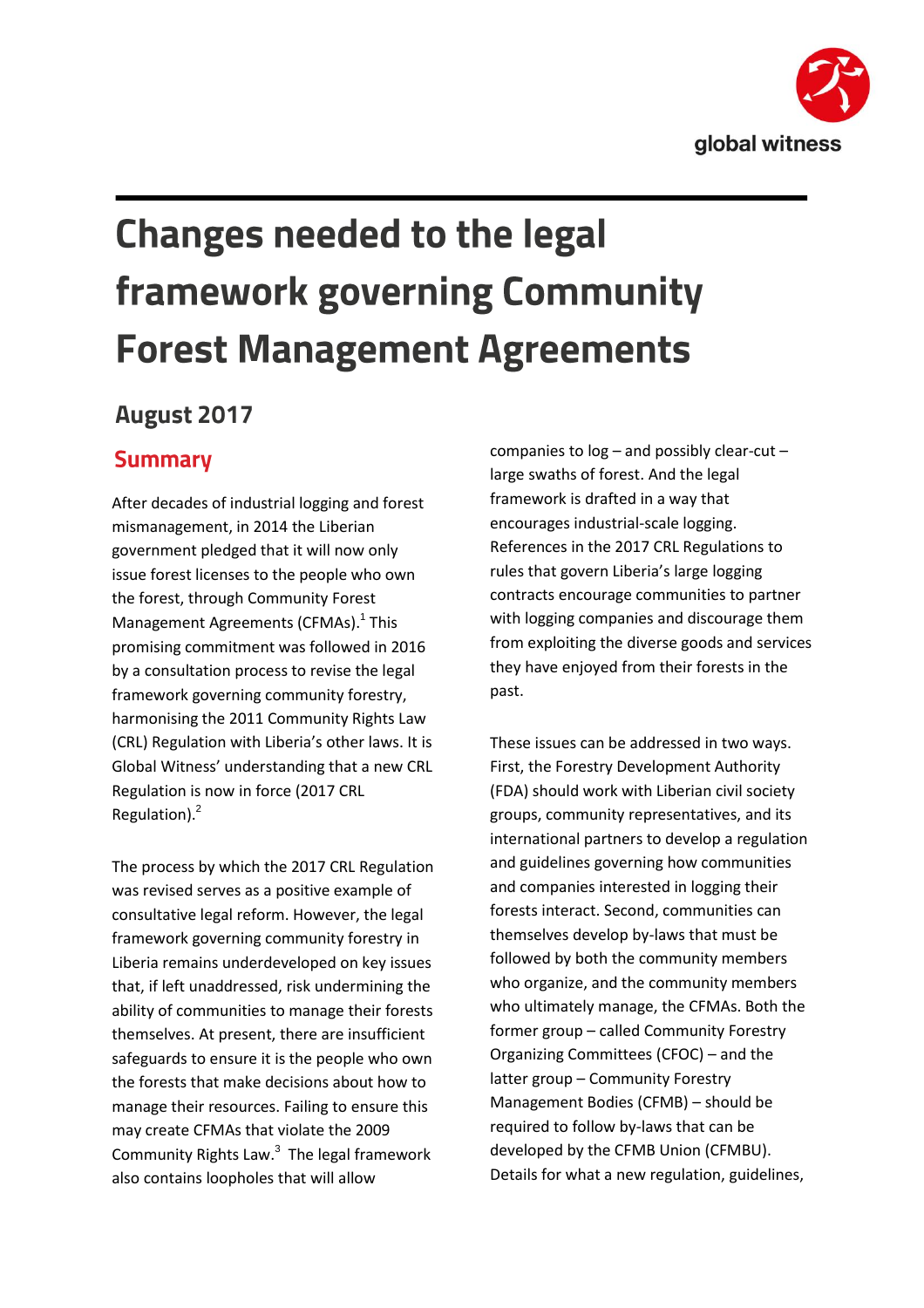and by-laws should contain are included below.

The FDA is currently considering approving approximately 120 CFMA applications. 4 Before it does so, Liberia's legal framework should be changed so that communities are encouraged to manage their forests themselves and are not left sitting on the side-lines just collecting paltry rents from the logging companies that are actually managing the forests. It is also in the interest of the FDA's partners – the Voluntary Partnership Agreement Support Unit, the EU, USAID, and the World Bank – to make sure the rules governing CFMAs create legal, sustainable, community-managed forests. In particular, if timber from CFMAs is eventually to be exported and granted FLEGT licenses allowing entry into the EU, it is critical that the VPA Support Unit encourage reform processes ensuring laws are in place to guarantee this timber's legality

### **Transparency**

Section 1.6 of the 2017 CRL Regulation requires that all documents pertaining to community forestry be made public, unless such publication is barred by another law.<sup>5</sup> However, despite repeated requests from civil society groups, the FDA has provided little information regarding the 120 CFMA applications it has received.

Recent experience has shown that, if information on forest license applications is not made publicly available, there is a risk that these licenses will be awarded without following due process. As well as the secretive Private Use Permits and the questions hanging over the way in which FMCs were allocated, investigations into the process by which the Blouquia, Bluyeama, Doru, and Gbi CFMAs were awarded have shown a lack of

knowledge among communities that their forests were being illegally granted to logging companies.<sup>6</sup> As the FDA is asked to approve such a large number of licenses, it must ensure that past problems are not repeated and that the law is followed.

The best way to ensure new CFMAs are awarded legally and with the knowledge and consent of communities is for all application documents – and the process through which the FDA is assessing applications – to be made public. This should include access by interested parties to documents at FDA offices, such as those of the Community Forestry Working Group Secretariat, and a hotline that community members can call as outlined in 2016 Global Witness brief *Making Community Forest Management Work for Liberia*. 7

To ensure these procedures are followed, the FDA should develop a guideline describing in detail how it will make all information pertaining to CFMA applications public and easily accessible. Community leaders can themselves also work to ensure all community members have access to important information, including in the CFMBU by-laws requirements that CFOCs and CFMBs make all documents pertaining to CFMAs available to those who want to see them.

# **Safeguarding community** governance structures

Liberia's current community forestry legal framework states that two members of the National Legislature should be members of a community's Executive Committee.<sup>8</sup> Experience has shown that legislators can exert undue influence over the decisions of communities, including rushing CFMA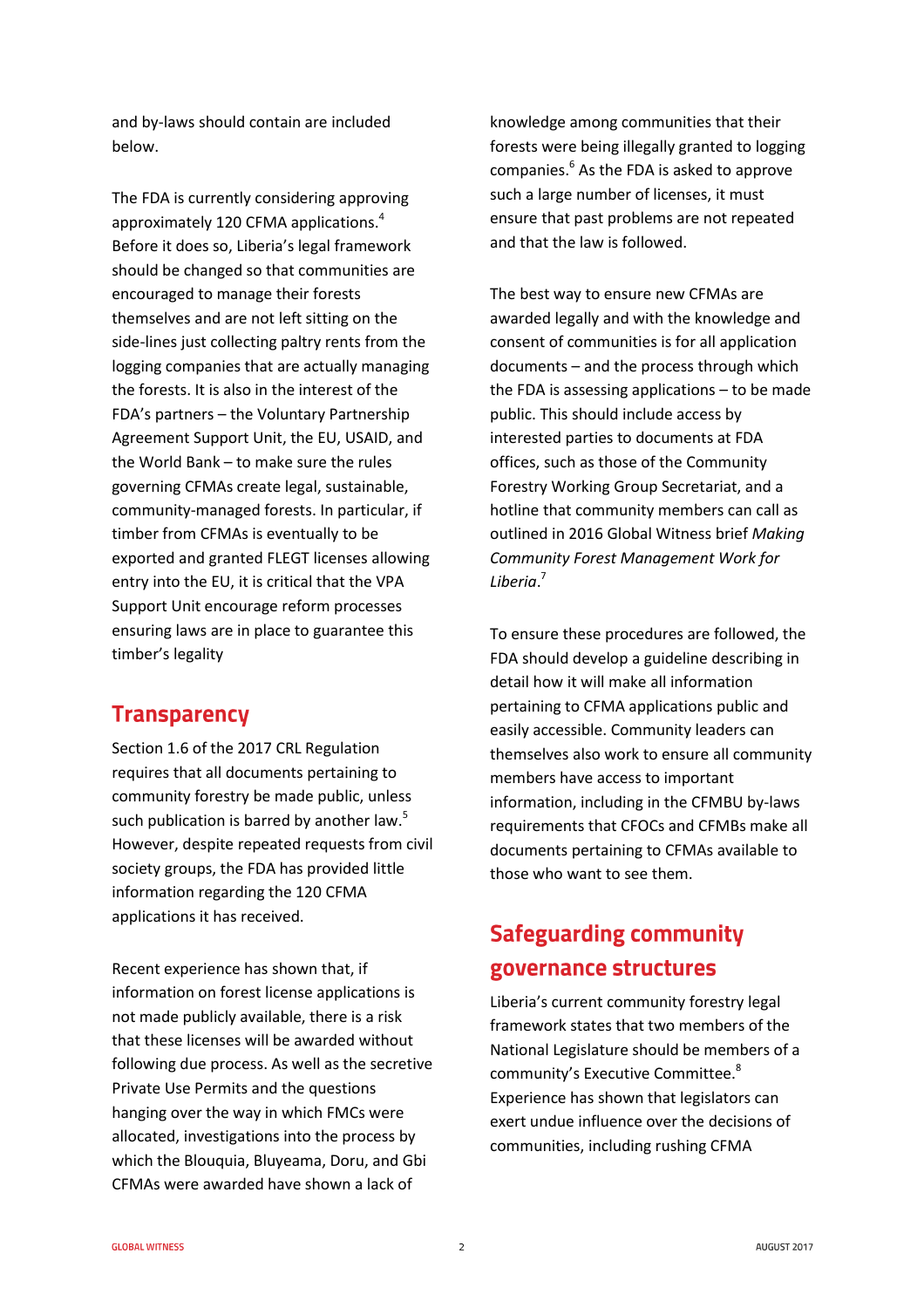communities such as Doru, and Gbi into signing logging contracts.<sup>9</sup>

To prevent legislators from dictating community decisions the FDA should develop guidelines and the CFMBU should include requirements in its by-laws for how CFMA governance bodies should be structured. These guidelines, which would cover the CFOCs, CFMBs, Executive Committees, and Community Assemblies, should create safeguards preventing individual committee members from exerting control over the Committee or the other two bodies. The guidelines should also draw from Liberia's experience in setting up Community Forestry Development Committees (CFDC), and include template constitutions and by-laws that CFMA management bodies can draw upon. Given the expertise Liberian NGOs have developed whilst working with CFDCs, it is critical that NGOs be involved in developing these guidelines and governing documents.

## **FDA support for communities**

#### **Current regulations encourage** communities to log

That the FDA has demonstrated its willingness to approve CFMA licenses offers a remarkable opportunity to reverse decades of mismanagement by giving control of forests to the communities that own them, not the companies that log them. Experience worldwide has shown how communities benefit when they manage forests themselves, and a recent Liberian study shows the potential benefits communities could reap from commercializing their forests themselves, including producing timber for the domestic market. $^{10}$  Indeed, in promoting community-managed forests, the FDA has the opportunity to fulfil Liberia's 2006 Forest Policy, the aim of which is:

"…to conserve and sustainably manage all forest areas, so that they will continue to produce a complete range of goods and services for the benefit of all Liberians and contribute to poverty alleviation in the nation, while maintaining environmental stability and fulfilling Liberia's commitments under international agreements and conventions." 11

However, for this opportunity to be realised communities applying for CFMAs must be able to make informed choices about how to use their forests, be it conservation, harvesting non-timber forest products (NTFP), contracting with loggers, or a mix of uses, in line with a holistic Community Forestry Management Plan (CFMP). Experience in the Bluyeama and Blouquia CFMAs has shown that when communities are not able to make such choices they are instead directed only towards logging. And in these CFMAs the communities have been disempowered, with companies making decisions about how the forest is managed, failing to meet with community members, and breaking promises about where roads should be built. $12$ 

At present, the legal framework governing CFMAs does not encourage choice, and instead pushes communities towards contracting with logging companies. Notably, under Chapter 10 of the 2017 CRL Regulations communities wishing to monetise their forests are required to follow Liberia's Ten Core Regulations, which focus overwhelmingly on the establishment of logging contracts and are not suited to the management of forests by communities.<sup>13</sup> These provisions violate the CRL, which establishes communities' rights to make informed choices about the best use of the forests (Section 2.2(c)) and prohibits the FDA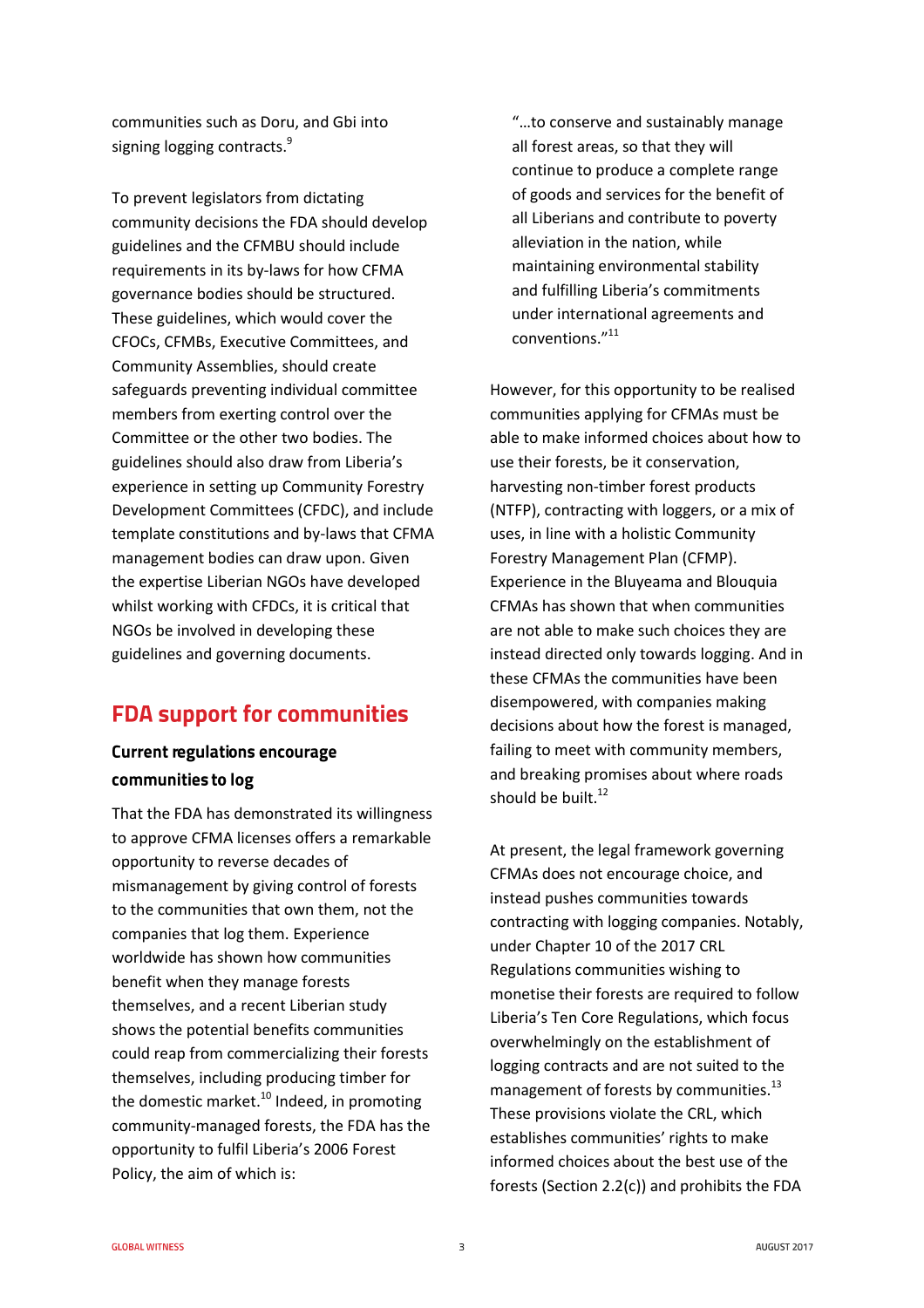from drafting regulations that bias communities towards industrial logging (Section 2.2(g)). $^{14}$ 

To correct this flaw, the FDA should draft a new regulation that replaces Chapter 10 of the 2017 CRL Regulation and instead guides communities who wish to conduct commercial activities to explore multiple potential economic uses of their forests. The new regulation should include references to regulations that encourage community-forest management, such as the Chain Saw Milling and NTFP Regulations.<sup>15</sup> The new regulation should also include guidance for communities that may wish to contract with logging companies, but this guidance should not simply transplant rules from the Ten Core Regulations designed for logging contracts issued by the government that leave communities on the side-lines. Additional recommendations for how a new regulation could achieve this are included in the following sections.

#### **Ensuring quality socio-economic and** resource reconnaissance surveys and **Community Forest Management Plans**

In order to encourage communities to make informed decisions about what to do with their forests, the 2017 Regulation requires that the FDA should work with communities to conduct socio-economic and resource reconnaissance surveys and for communities to develop plans describing that they want to do with their forests – called Community Forest Management Plans (CFMP).<sup>16</sup> To date, however, many surveys led by the FDA have been poorly executed or not done at all, denying communities the information about their resources and economic options needed to make decisions about their forests.<sup>17</sup> And as described further below, there is also evidence that CFMPs have been co-opted by

logging companies and local elites, demonstrating that it is not always communities making decisions.

To better ensure it is communities and not companies who are making informed decisions, the FDA should describe in a new regulation the process by which socioeconomic and resource reconnaissance surveys should be developed and the detailed information they should include. It should also describe the process by which a community drafts its CFMP, the type of information that CFMPs should include, and safeguards ensuring these documents are not drafted by loggers.

The CFMBU can also play a role ensuring that communities have make informed choices and are not pushed towards logging. CFMBU by-laws could require that CFOCs and CFMBs demand thorough surveys from the FDA, and even lay out expectations of what a high quality and useful socio-economic and resource reconnaissance survey should contain. The by-laws could also require that communities consider the full diversity of sustainable uses of their forests – including conservation, NTFP harvesting, and logging – when drafting their CFMPs. In addition, the by-laws could require the active participation of the entire community during the development and approval of the CFMP.

# **Preventing exploitation by** logging companies

To date, each approved CFMA that has not been sponsored by an NGO or development organisation has become attached to a logging company. There is evidence that this trend may continue, with reports of ties between loggers and the recently-approved Garwin CFMA.<sup>18</sup> Despite this trend, the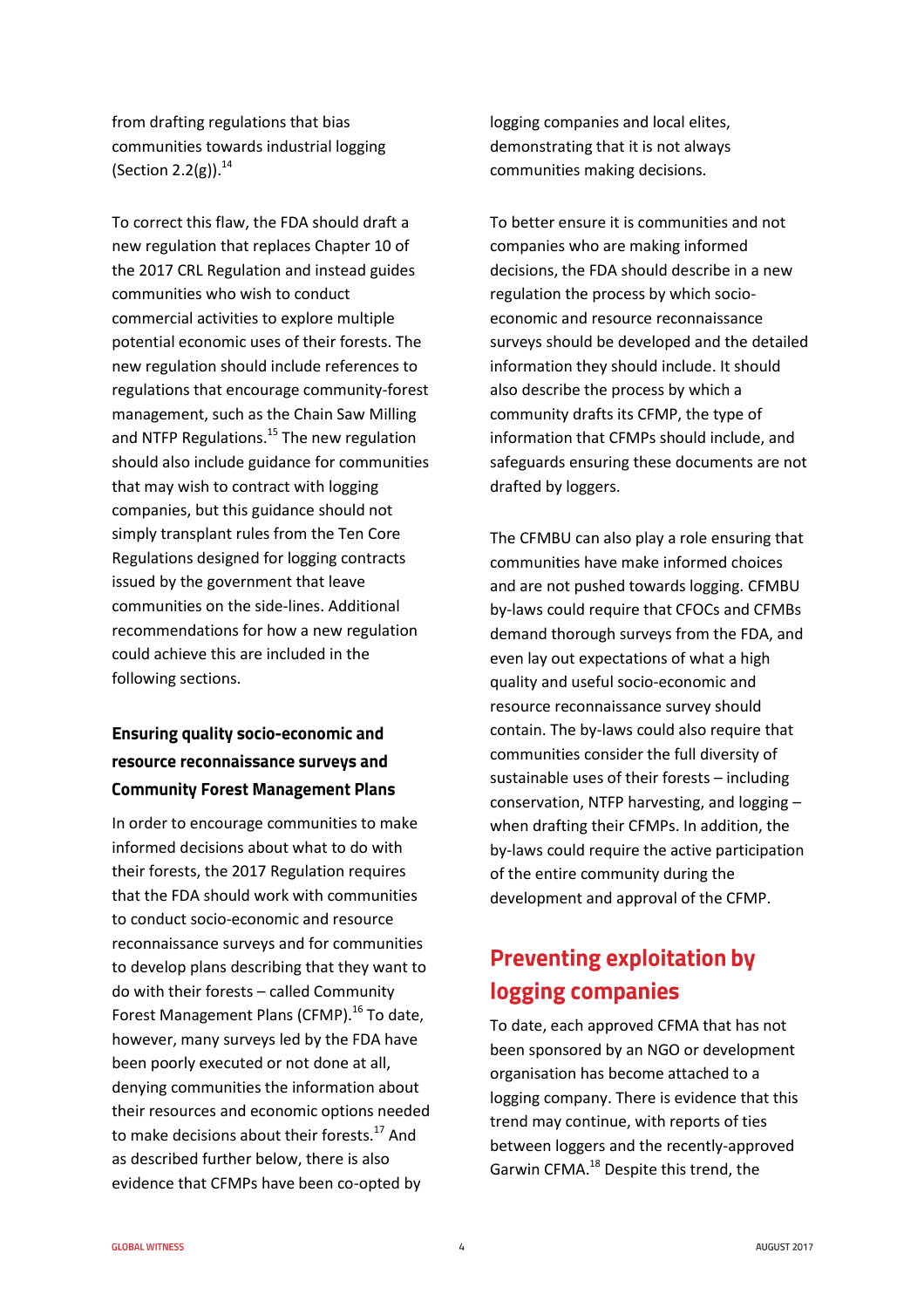current community forestry legal framework does not contain safeguards to ensure that a community consents to logging its forest, or – if such consent is given – that the community will get a good deal from a logging company.

#### Logging company support for CFMA applications

CRL Section 4.9 states that a community may request "financial and technical assistance" from outside sources, which can include logging companies, when developing and implementing its CFMP. $^{19}$  In practice, logging companies dominating the CFMA application process have exploited this clause, providing assistance only in exchange for a logging contract. Evidence collected by Global Witness in the Blouquia, Bluyeama, Doru, and Gbi CFMAs show that companies paid for community meetings, paid for CFMB registrations, substituted logging plans for CFMPs, and ultimately paid to submit CFMA applications. Subsequent interviews with community members showed that many were unaware that they had obtained a CFMA at all.<sup>20</sup>

Global Witness has also received reports that similar company "assistance" has been offered in newer areas for which CFMA applications have been submitted. In these application areas people have signed deals (sometimes called "Financial Support Agreements" (FSA)) promising companies logging access in exchange for money to set up a CFMA even though the community has not yet elected a CFMB. If these reports are true then such deals have been signed by people who are not elected by the community and have committed communities to logging before the forest has been mapped, the community has developed a CFMP or the community has been issued its CFMA.

While deals such as FSAs are probably illegal under Section 4.7(e) of the 2017 CRL Regulation, which stipulates that only a CFMB may negotiate with a company, that such agreements are being made demonstrates the risk posed by unregulated company "assistance" to communities. $^{21}$  In a new regulation, the FDA should include safeguards ensuring that any financial or technical assistance provided to communities is not done so in a way that obligates communities to choose a particular use of their forest, including issuing it to a company for logging. The CFMBU, meanwhile, could include in its by-laws a requirement barring community members, including CFOC members, from forming financial relationships with companies that obligate communities to a particular economic decision.

#### **Commercial Use Contract negotiations**

Under Chapter 6 of the CRL and Section 4.7 of the 2017 CRL Regulation a CFMB may sign a Commercial Use Contract (CUC) with a company allowing the company to exploit the community's forest.<sup>22</sup> However, at present, the legal framework contains insufficient safeguards to ensure that communities are making the final decisions about whether to sign CUCs and that they get a good deal when negotiating with companies.

First, the current legal framework does not make sure that a CFMB negotiating a CUC does so in a transparent manner and with the ultimate consent of the larger community. Under 2017 CRL Regulation Section 3.2 it is the CFMB and not the Community Assembly that approves a CUC. However, the CUC may be the largest decision a community makes, having a profound impact upon how its forest is treated. As such, it should be the Community Assembly – essentially the entire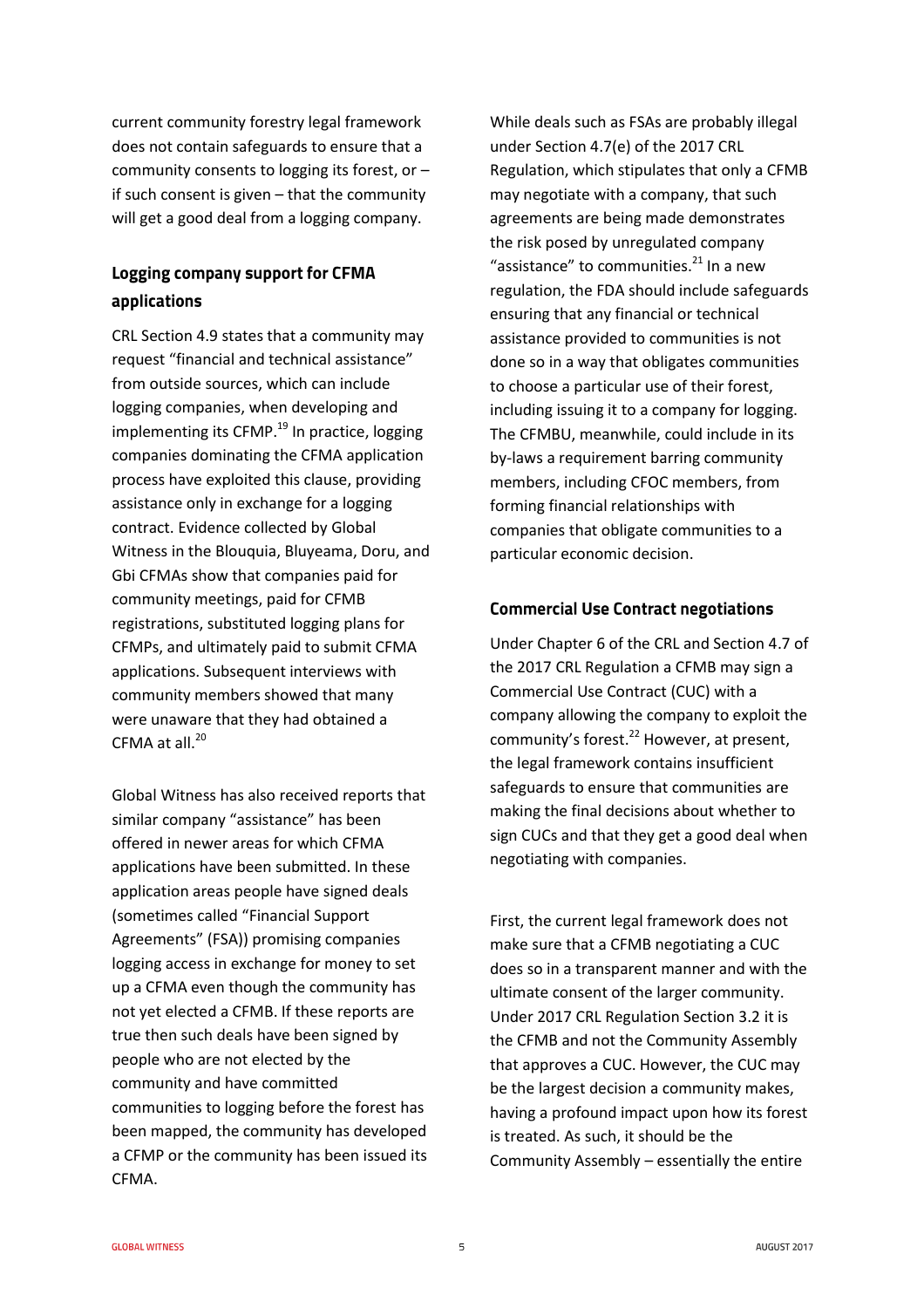community – that should provide final approval for a CUC.<sup>23</sup>

Second, the current framework contains no guidance for what a CUC should look like. At present, the FDA is accepting "Memoranda of Understanding" (MOU) and "Third Party Agreements" giving companies permission to log as substitutes for CUCs. A review of the two MOUs published on the FDA's website demonstrates that these are not negotiated contracts in which communities are managing their forests: allowing logging in some places, farming elsewhere, and negotiating the sustainability and financial terms under which a company can operate.  $24$  Instead, these MOUs are very similar to "Social Agreements," the deals struck between communities near FMCs and TSCs that give companies license to log without community input or skills transfer, and oblige companies – under duress – to provide a little in the way of infrastructure or cash as compensation. <sup>25</sup>

Both the FDA and the CFMBU should act to improve the process by which communities negotiate CUCs with companies. The FDA (through regulation) and the CFMBU (through by-laws) should make clear that communities holding a CFMA cannot sign an MOU, Third Party Agreement, or Social Agreement with a company in lieu of a legally-binding CUC. Instead, communities wishing to work with a logging company must negotiate a legallybinding contract outlining full terms and conditions, similar to that included in a government-issued concession agreement. The FDA should develop a model contract fit for the purpose that communities may draw from if they choose. This contract should be called a CUC, as required by Chapter 6 of the  $CRL<sup>26</sup>$ 

Third, communities should be provided guidance so that they are better able to negotiate with well-resourced logging companies. A new regulation and by-laws should make clear that communities can negotiate all terms of a CUC with a company. They should also ensure that negotiations are transparent, including that the Community Assembly has access to company prequalification documents. In the case that companies are bidding for a CUC, the Community Assembly should be involved in the bid evaluation process. And communities should be provided with a guide for how to conduct negotiations, using the new Social Agreement Negotiations Guide as a model.<sup>27</sup> This Guide should, however, be adapted to reflect the fact that CUCs are very different contracts than Social Agreements, as outlined above.

#### **Medium CUCs**

As a result of the evolution of Liberia's legal framework from a NFRL and Ten Core Regulations to the CRL and its new regulation a substantial loophole exists for logging companies seeking contracts between 5,001 and 49,999 ha. At present, Liberian law includes guidance for how communities should obtain forest licenses of any size (CFMAs), and for how companies should obtain small logging licenses (TSCs, 5,000 ha) and large logging licenses (FMCs, 50,000 - 250,000 ha). The law contains little guidance, however, for how companies can obtain "medium" logging licenses of between 5,001 and 49,999 ha in size from either the government or a community.<sup>28</sup> Indeed, there are currently no laws ensuring such licenses are subjected to a transparent bidding process or that companies only log within certain limits preventing them from clearcutting the forest.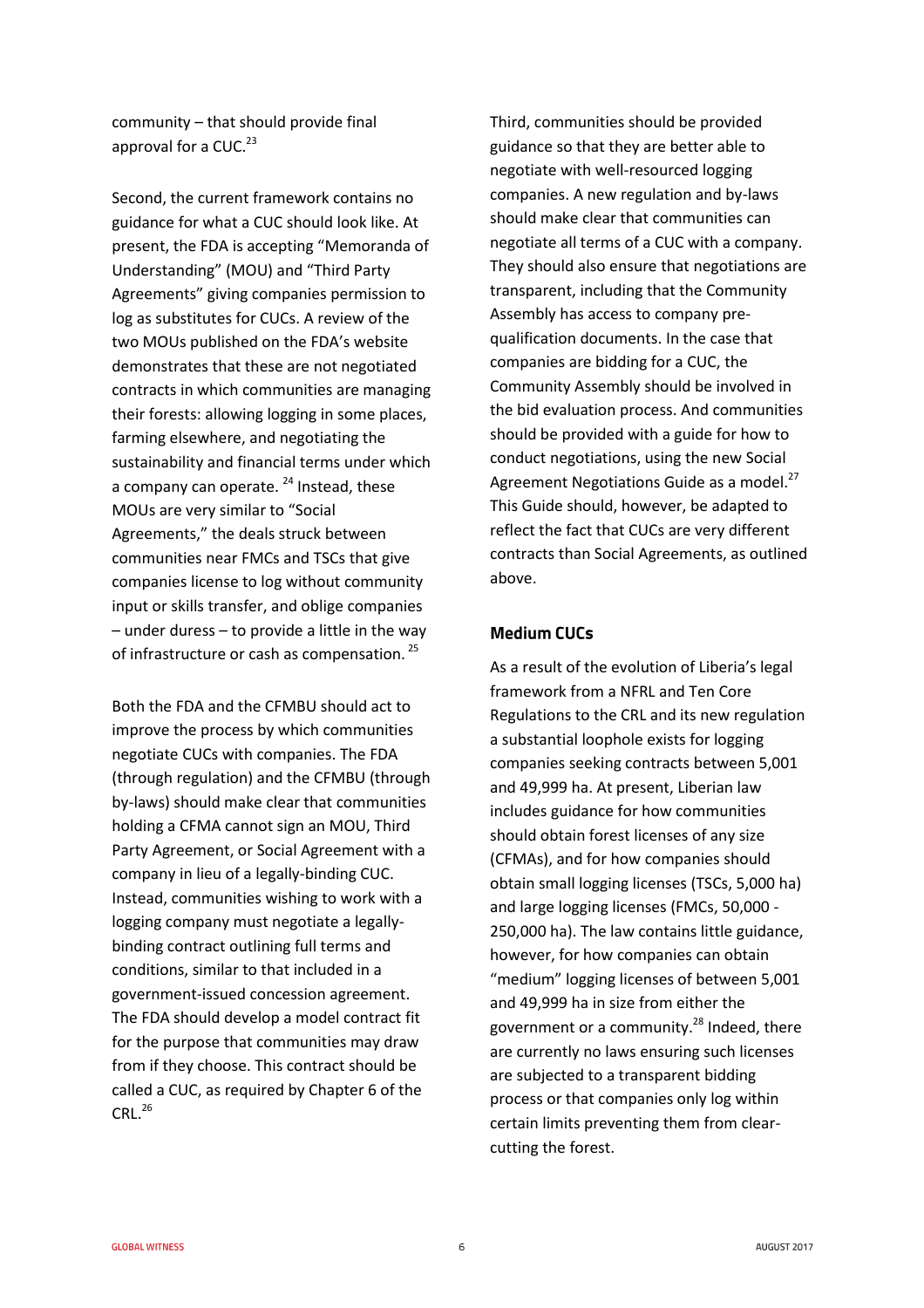This loophole has been noticed already by logging companies. Many of the CFMA applications for which Global Witness has size information are close to – but conveniently just under – the 49,999 ha size limit for a Medium CUC. In addition to demonstrating the need for further regulation of Medium CUCs, this trend suggests that CFMA sizes are being dictated by companies and not by communities in violation of CRL Section 1.3, which states that communities must selfidentify their size and location. $^{29}$  In contrast, CFMAs that were supported by development agencies have been comparatively small in size, with none larger than 7,000 ha.

Under CRL Section 6.2, the FDA cannot force a bidding procedure for Medium CUCs.<sup>30</sup> However, the Authority can create guidelines to ensure communities have the best possible opportunity to contract with responsible companies, including encouraging communities to subject companies to a competitive procedure that focuses on local employment, infrastructure development, and financial compensation. The FDA can also require through regulation that each company wishing to obtain a CUC undergo a thorough pre-qualification process that provides information on the company's ownership and track record. This information should be given to the community before it enters negotiations so that it knows what kind of company it is dealing with. Similarly, the CFMBU can include in its by-laws requirements that CFMBs subject all potential companies to a transparency prequalification process and a competitive bidding procedure.

Finally, to prevent logging companies from using the Medium CUC loophole to clear-cut swaths of Liberian forest, the FDA should include in its new regulation (and the CFMBU in its by-laws) sustainable logging restrictions. These include cut limits akin to those applicable to FMCs and language that prevents companies from obtaining two contiguous Medium CUCs from neighbouring communities, or from any party pressuring communities to operate as a single unit in order to create a larger forest management unit.

## **Conclusions**

Global Witness is encouraged by commitments made the Liberian government to promote community-based forest management and believes that the country can both empower its citizens and conserve its forests if these CFMAs and CUCs are regulated correctly. However, experience to date suggests it is too easy for CFMAs to be co-opted by logging companies and local elites for narrowly commercial and unsustainable ends, and that Liberia's current legal framework is not well-suited to prevent this from occurring again and again in the future. Before future CFMA applications are assessed and approved, it is important that both the FDA and CFMBU first develop the legal tools necessary to safeguard communities and the forests, and it is for this reason that we believe a new FDA regulation and CFMBU by-laws should be drafted.

<sup>1</sup>  $1$  Meeting between Global Witness and Forestry Development Authority Managing Director, April 2014.

 $2$  Global Witness has not been able to obtain a copy of this final regulation, but understands that it is very similar to a draft published in January 2017, and it is to this January draft that we refer in this brief. Amended Regulation to the Community Rights Law of 2009 with Respect to Forest Lands, 31 January 2017 On file with Global Witness. (2017 Regulation). <sup>3</sup> Community Rights Law of 2009 with Respect to Forest Lands, 20 October 2009, available at http://www.fda.gov.lr/wpcontent/uploads/2015/07/Community-Rights-Law-of-2009 with-Respect-to-Forest-Lands.pdf. (2009 CRL). 4 Forestry Development Authority Community Forestry Department Update, 9 December 2016.